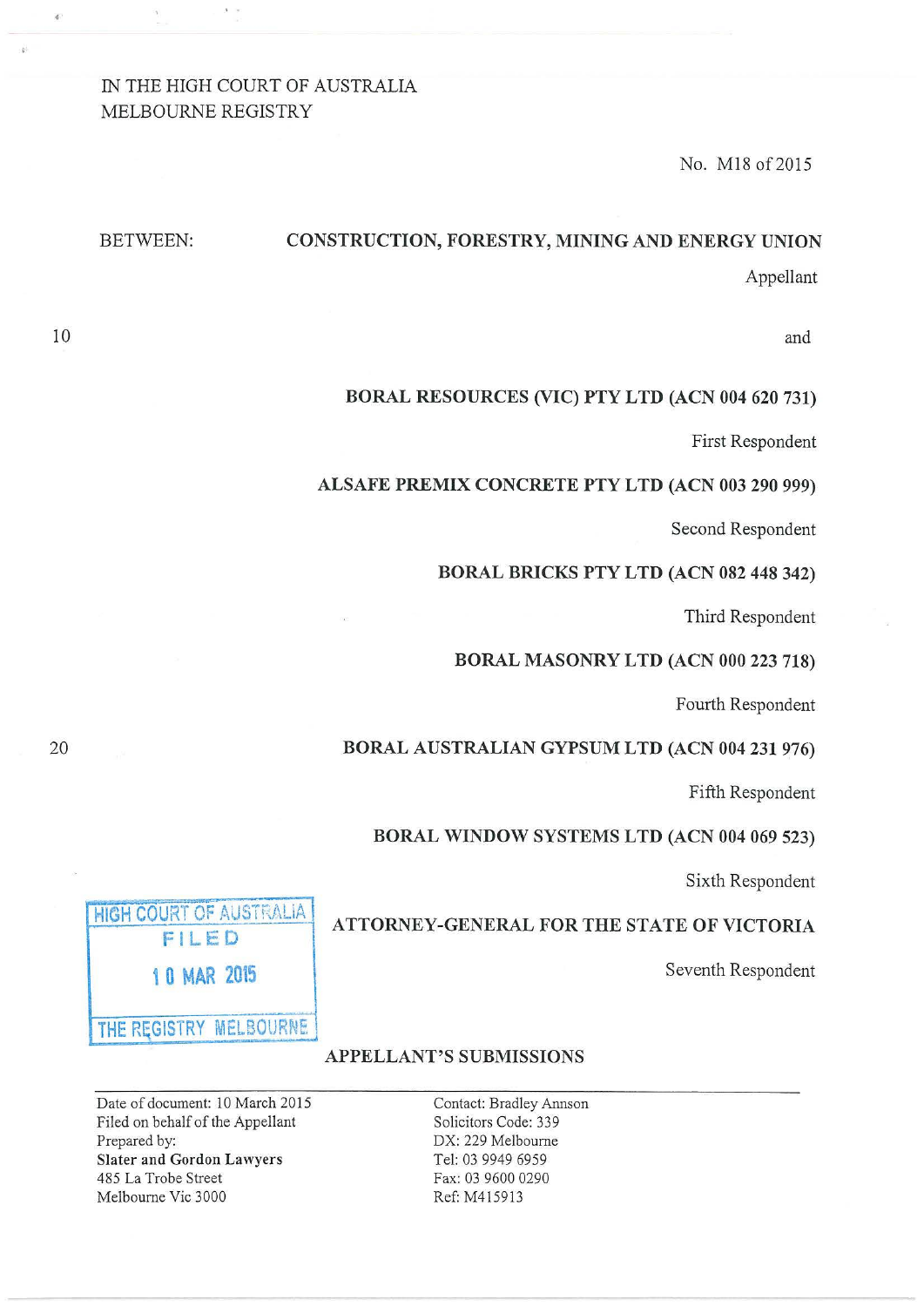## **Part I: Publication**

1. The Appellant certifies that these submissions are in a form suitable for publication on the internet.

# **Part II: Issue on the Appeal**

2. Did the Court of Appeal of the Supreme Court of Victoria err in deciding that the coercive processes for discovery (and for the production of documents by subpoena) may be engaged where punishment is sought for contempt of court orders?

## **Part III: Section 78B of the** *JudicimyAct 1903* **(Cth)**

3. The Appellant has considered whether any notice should be given in compliance with 10 s 78B of the *Judiciary Act 1903* (Cth) and submits that no such notice should be given.

## **Part IV: Judgments below**

- 4. The decision of the Court of Appeal is not reported. The medium neutral citation is *Construction, Forestry, Mining and Energy Union v Bora! Resources (Vic) Pty Ltd* & *Ors* [2014] VSCA 261.
- 5. The decision of Digby J on appeal in the Supreme Court is not reported. The medium neutral citation is *Bora! Resources (Vic) Pty Ltd* & *Ors v Construction, Forestry, Mining and Energy Union* & *Anor* [2014] VSC 120.
- 6. The first instance decision of Daly AsJ in the Supreme Court is not reported or published on the internet. It is provided in the Appeal Book.

## 20 **Part V: Factual matters**

- 7. The First to Sixth Respondents ("the Boral parties"), by summons dated 22 August 2013 and issued pursuant to Rule 75.06 of Chapter I of the *Supreme Court (General Civil Procedure) Rules* 2005 (Vic) ("the Rules"), sought orders in the Supreme Court of Victoria that the Appellant be punished for contempt of court constituted by alleged disobedience in relation to orders made by the Supreme Court on 5 April2013.
- 8. By summons dated 2 October 2013, the Bora! parties sought orders requiring the Appellant to make discovery of documents in accordance with Rule 29.07 for the purpose of proving the Appellant's liability for the actions of Mr Joe Myles, who is alleged to have performed the relevant disobedient acts.
- 30 9. On 23 October 2013, the summons for discovery was dismissed by Daly AsJ.
	- !0. The Bora! parties appealed the decision of Daly AsJ.
	- 11. On 25 March 2014, Digby J delivered judgment in the appeal brought by the Bora!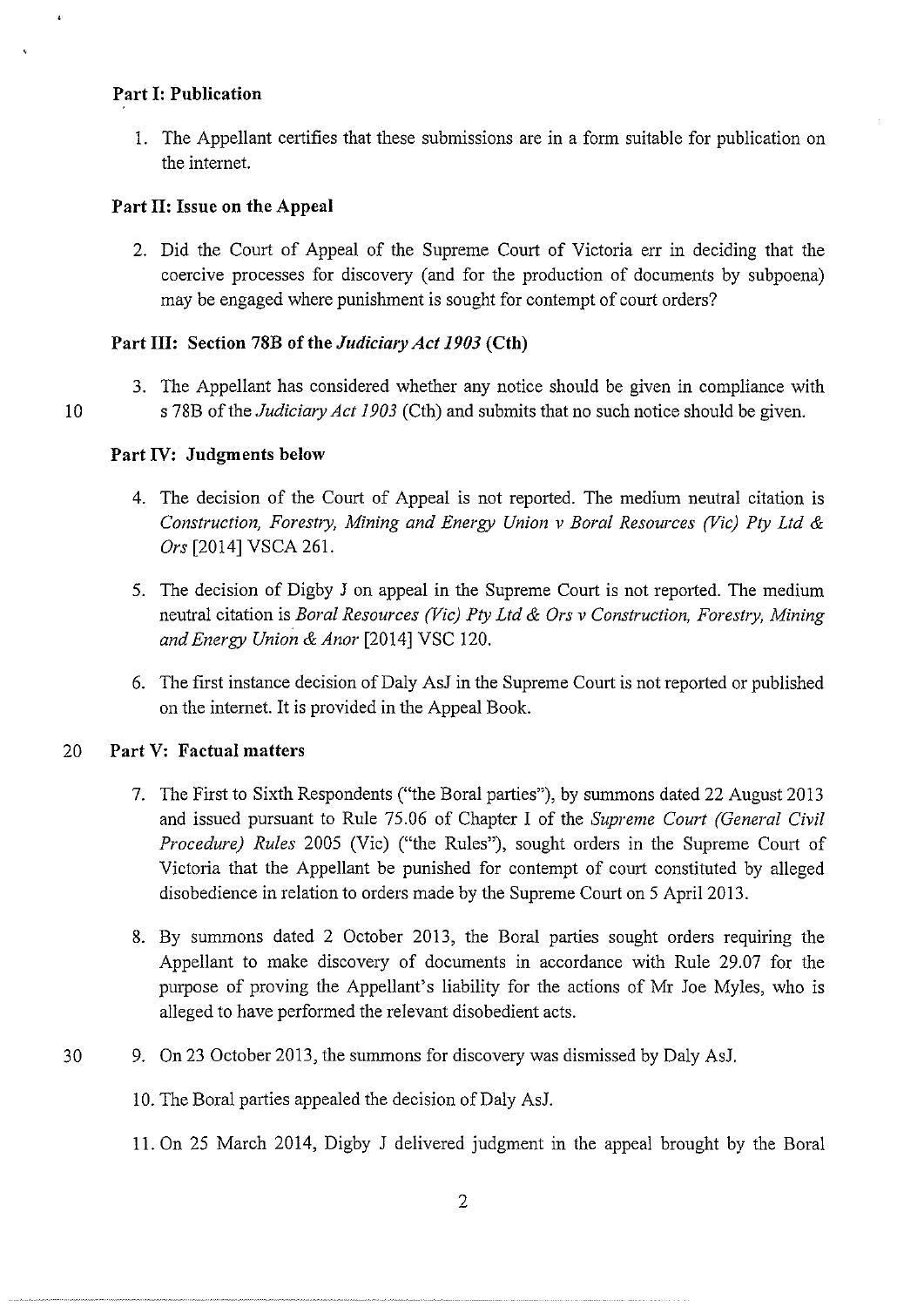parties.1 Justice Digby decided that the Rules applied to a contempt proceeding under  $\overline{O}$  75, subject to the appropriate exercise of discretion,<sup>2</sup> and ordered that the Appellant make discovery of the documents sought in the Boral parties' discovery summons.<sup>3</sup>

- 12. The Appellant sought leave to appeal the decision of Digby J to the Court of Appeal.
- 13. On 24 October 2014, the Court of Appeal refused the Appellant leave to appeal on the basis that no substantial injustice would be occasioned by the order for discovery because the documents sought to be discovered could be sought by a subpoena to produce.4 The Court of Appeal also said it would have dismissed the appeal on the implicit basis that *Environmental Protection Authority v Caltex Refining Company Pty*  10 *Ltd5 (Caltex)* had abolished the privilege against self-incrimination for corporations, and that no other bar to discovery existed. 6

# **Part VI: Argument**

- 14. The Court of Appeal erred in deciding as it did because:
	- a. discovery is a process that is inconsistent with accusatorial proceedings;
	- b. *Caltex* does not alter that proposition;
	- c. the Rules, properly construed, do not otherwise provide; and
	- d. the Court of Appeal was wrong to dispose of the matter by reference to the hypothetical availability of subpoenas.

# **a) Discovery is a process that is inconsistent with accusatorial proceedings**

- 20 *i) Proceedings brought to punish an alleged contemnor for breach of court orders are accusatorial proceedings* 
	- 15. In Australia, all charges of contempt must be proven beyond reasonable doubt. This was decided in *Witham v Holloway<sup>7</sup> (Witham*). In a joint judgment, Brennan, Deane, Toohey and Gaudron JJ stated that because '"all proceedings for contempt must realistically be seen as criminal in nature'... [t]he consequence is that all charges of contempt must be proved beyond reasonable doubt."8 Writing separately, McHugh J similarly held that all contempts must be "proved according to the criminal standard of proof".<sup>9</sup>

<sup>&</sup>lt;sup>1</sup> Boral Resources (Vic) Pty Ltd & Ors v CFMEU & Anor (Ruling) [2014] VSC 120 (Digby J decision).<br><sup>2</sup> Digby J decision at [34].<br><sup>3</sup> Digby J decision at [167].

<sup>3</sup> Digby J decision at [167]. 4 *Construction Forest1y Mining and Energy Union* v *Grocon Constructors (Victoria} Pty Ltd* & *Ors; Construction. Forestry, Mining and Energy Union* v *Bora/ Resources (Vic) Pty Ltd* & *Ors* [2014] VSCA 261 (Court of Appeal decision) at [477]-[479].

<sup>&</sup>lt;sup>5</sup> (1993) 178 CLR 447 *(Caltex)*.<br><sup>6</sup> Court of Appeal decision at [502]-[505].

 $^{7}$  (1995) 183 CLR 525 (Witham).

<sup>8</sup>*Witham* at 534.

<sup>9</sup>*Witham* at 545.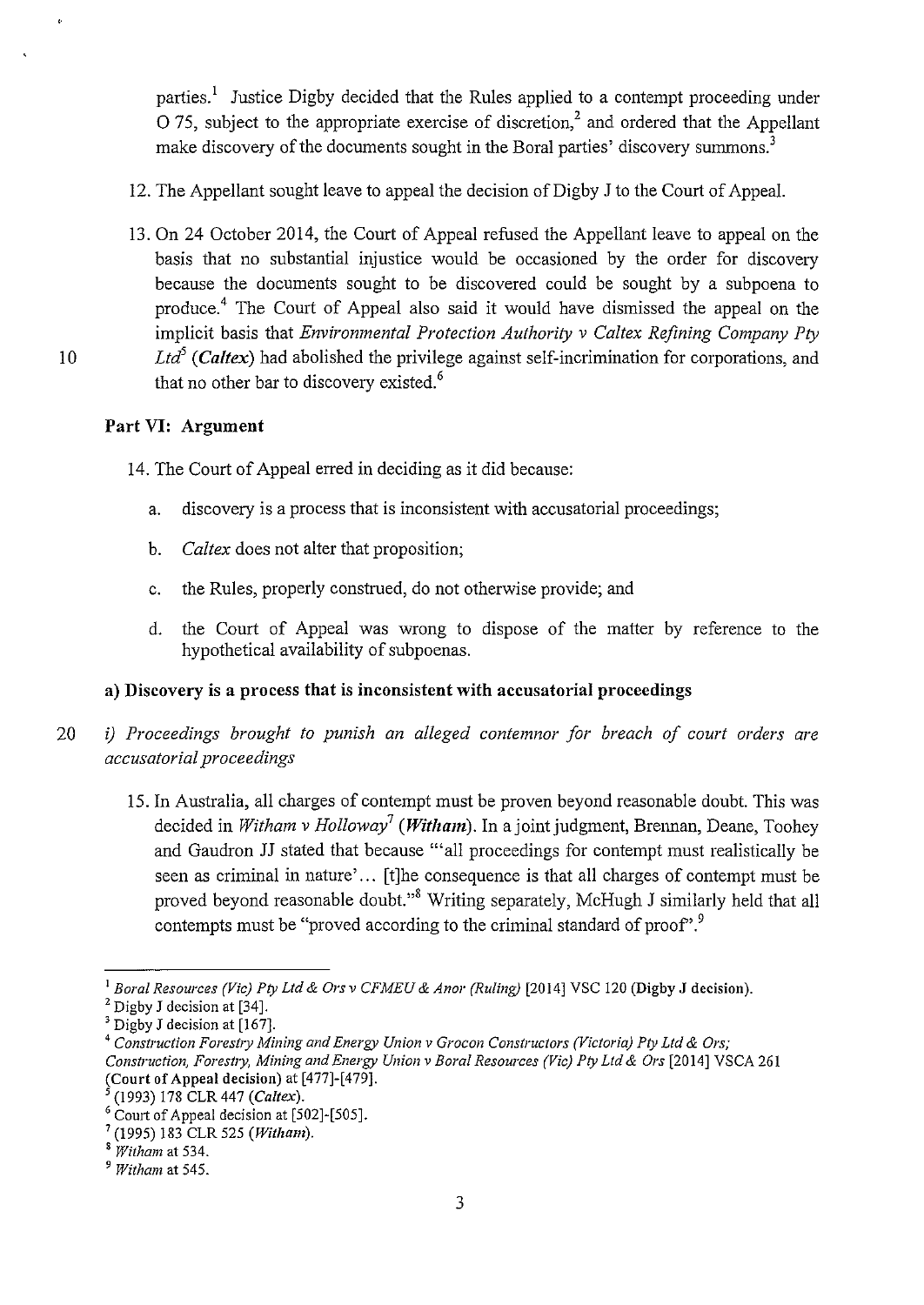- 16. Proof beyond reasonable doubt is a common law concept<sup>10</sup> that entails two fundamental principles. The first is that the prosecution is required to prove the guilt of the accused person.<sup>11</sup> The second, or companion, principle is that the prosecution cannot compel a person charged with a crime to assist in the discharge of its onus of proof.<sup>12</sup>
- 17. In the application of the companion principle, a distinction has, on occasion, and not without criticism.<sup>13</sup> been drawn between testimonial evidence and documentary evidence. This distinction has been drawn on the basis that it is only the privilege against self-incrimination that protects an accused in criminal proceedings, and that this privilege only applies to testimonial evidence.<sup>14</sup> This reasoning, however, fails to recognise that it is the standard of proof beyond reasonable doubt, and the principles that inhere within that standard, that give rise to the requirement that the prosecution must prove its case without the assistance of the accused. The drawing of a distinction between testimonial and documentary evidence is inconsistent with, and undermines the integrity of, the standard of proof beyond reasonable doubt. 15
- 18. Because proof beyond reasonable doubt requires the prosecution to meet that standard without any assistance from the accused, proceedings based on that standard of proof are characterised as "accusatorial" proceedings.<sup>16</sup> As Gaudron, Gummow, Kirby and Hayne JJ stated in *Azzopardi v The Queen17,* "[t)he fundamental proposition from which consideration of the present matters must begin is that a criminal trial is an accusatorial process, in which the prosecution bears the onus of proving the guilt of the accused beyond reasonable doubt". 18 Although those statements were made in the context of a criminal trial, the two fundamental· principles acknowledged above, and therefore the accusatorial nature of the proceedings, stem from the standard of proof rather than the classification of proceedings as criminal or civil.<sup>19</sup> Contempt proceedings, including those brought to punish an alleged contemnor for breach of court orders, require proof beyond reasonable doubt; they are accusatorial proceedings. $^{20}$
- *ii) Discovery is a process that is inconsistent with accusatorial proceedings*
- *1. Discovery and its origins*

<sup>10</sup>*Woolmington v DPP* [1935] AC 462.

*<sup>&</sup>quot;Lee v The Queen* (2014) 308 ALR 252 *(Lee 2)* at 260 [32]. 12 *Lee 2* at 260 [33].

<sup>&</sup>lt;sup>14</sup> Caltex at 502 per Mason CJ and Toohey J.

<sup>15</sup>*Caltex* at 528 per Deane, Dawson and Gaudron; at 550-551 per McHugh J.

<sup>16</sup>*RPS v The Queen* (2000) 199 CLR 620 at 630 [22]; *Azzopardi v The Queen* (2001) 205 CLR 50 *(Azzopardi)* at 64 [34] per Gaudron, Gummow, Kirby and Hayne JJ.

<sup>&</sup>lt;sup>17</sup> (2001) 205 CLR 50.<br><sup>18</sup> *Azzopardi* at 64 [34] per Gaudron, Gummow, Kirby and Hayne JJ.

<sup>&</sup>lt;sup>19</sup> Indeed, the distinction between civil and criminal proceedings, as a means for determining appropriate procedure, has been recognised as, "at best, unstable": *Chief Executive Officer of Customs v Labrador Liquor Wholesale Pty Ltd* (2003) 216 CLR 161 at 200 [121] per Hayne J.

<sup>20</sup> Contempt proceedings were expressly characterised as such in *Jones v ACCC* (2010) 189 FCR 390 at 409 [34].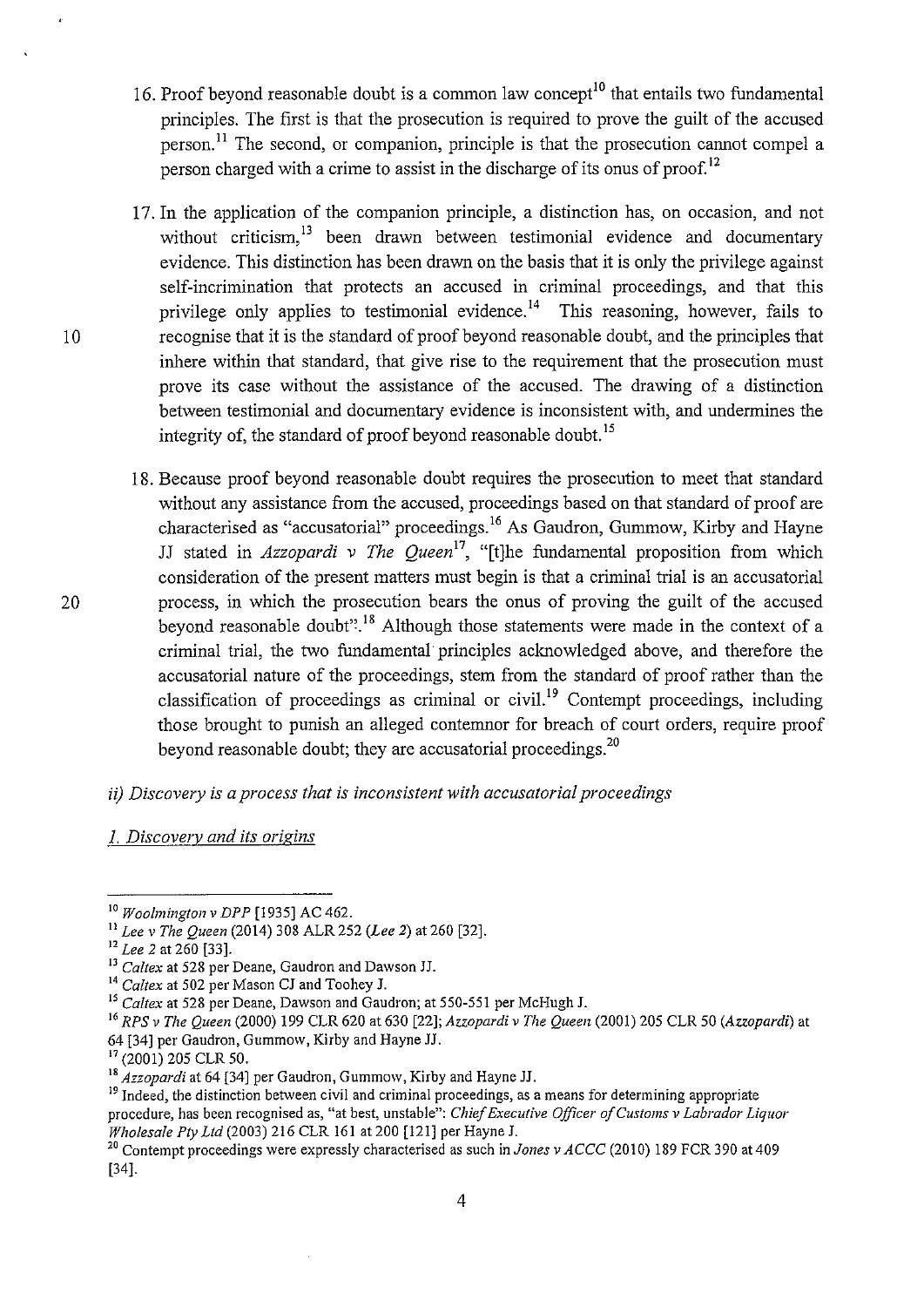- 19. Discovery is, at its heart, a court order in civil proceedings requiring a respondent to assist a plaintiff with the discharge of the burden of proof. To so understand discovery, it is necessary to examine its origins.
- 20. The concept of discovery first arose in the English Courts of Equity. Prior to 1854, English common law courts had no power to enforce discovery.<sup>21</sup> There was a concern that:<sup>22</sup>

(f]rom the mode of proceeding at common Jaw, a man with the full knowledge of facts which would show the truth and justice of the case, may, by concealing those facts within his own **breast, and merely for want of disclosure or evidence, succeed in recovering a demand which**  he knows to be satisfied, or in resisting a demand which he knows to be just.

21. The Courts of Equity considered this to be "against conscience".<sup>23</sup> A party to a civil action at common law could therefore file a bill for discovery in the Court of Chancery and equity would intervene to require an opposing party to provide information, admissions and documents.<sup>24</sup> A number of  $18<sup>th</sup>$  and  $19<sup>th</sup>$  century cases confirm this understanding of discovery. In *Montague v Dudman<sup>25</sup> ,* the Lord Chancellor stated the general principle:

> A bill of discovery lies here in aid of some proceedings in this court in order to deliver the party **from the necessity of procuring evidence, or to aid the proceedings in some suit relating to a civil right at common law, as an action; but not to aid the prosecution of an indictment or information,**  or to aid the defence of it.

22. In *Attorney-General v Duplessis26,* the Attorney-General brought proceedings to assert the King's title to lands in the possession of Mrs Duplessis and her infant daughter, on the basis that they were aliens who could not assert title to the lands.<sup>27</sup> The Attorney-General had sought an order for discovery to compel Mrs Duplessis to discover whether she was alien or not.<sup>28</sup> The Lord Chancellor, affirming the order on appeal, declared that: 29

> the Crown had a right to discovery ... the same right that every subject had to discovery; either to supply evidence, or to prevent expense and delay in procuring evidence, which would be **infinite in the present case, if commissions were to be sent abroad, to examine witnesses relating**  to her birth.

23. In *Flight v Robinson30 (Flight),* the defendants had sought specific performance of a contract by which the plaintiff, Flight, had agreed to purchase a property in which they

5

10

20

<sup>&</sup>lt;sup>21</sup> Melbourne Steamship Company Limited v Moorehead (1912) 15 CLR 333 at 349 per Isaacs J; Edward Bray, *The Principles and Practice of Discovery* (1885) (Bray) at 4.

*The Principles and Practice of Discove1y* (I 885) (Bray) at 4. 22 *Storey v Lord George Lennox* (1836) I Keen 341 at 350 *(Storey).* 

<sup>&</sup>lt;sup>23</sup> Storey at 350.<br><sup>24</sup> Bray at 4.<br><sup>25</sup> (1751) 2 Ves. Sen. 397 at 398.

 $2^2$  (1752) Parker 144 (*Duplessis*).<br><sup>27</sup> Duplessis at 144.

<sup>&</sup>lt;sup>28</sup> Duplessis at 156.

<sup>29</sup>*Duplessis* at 164.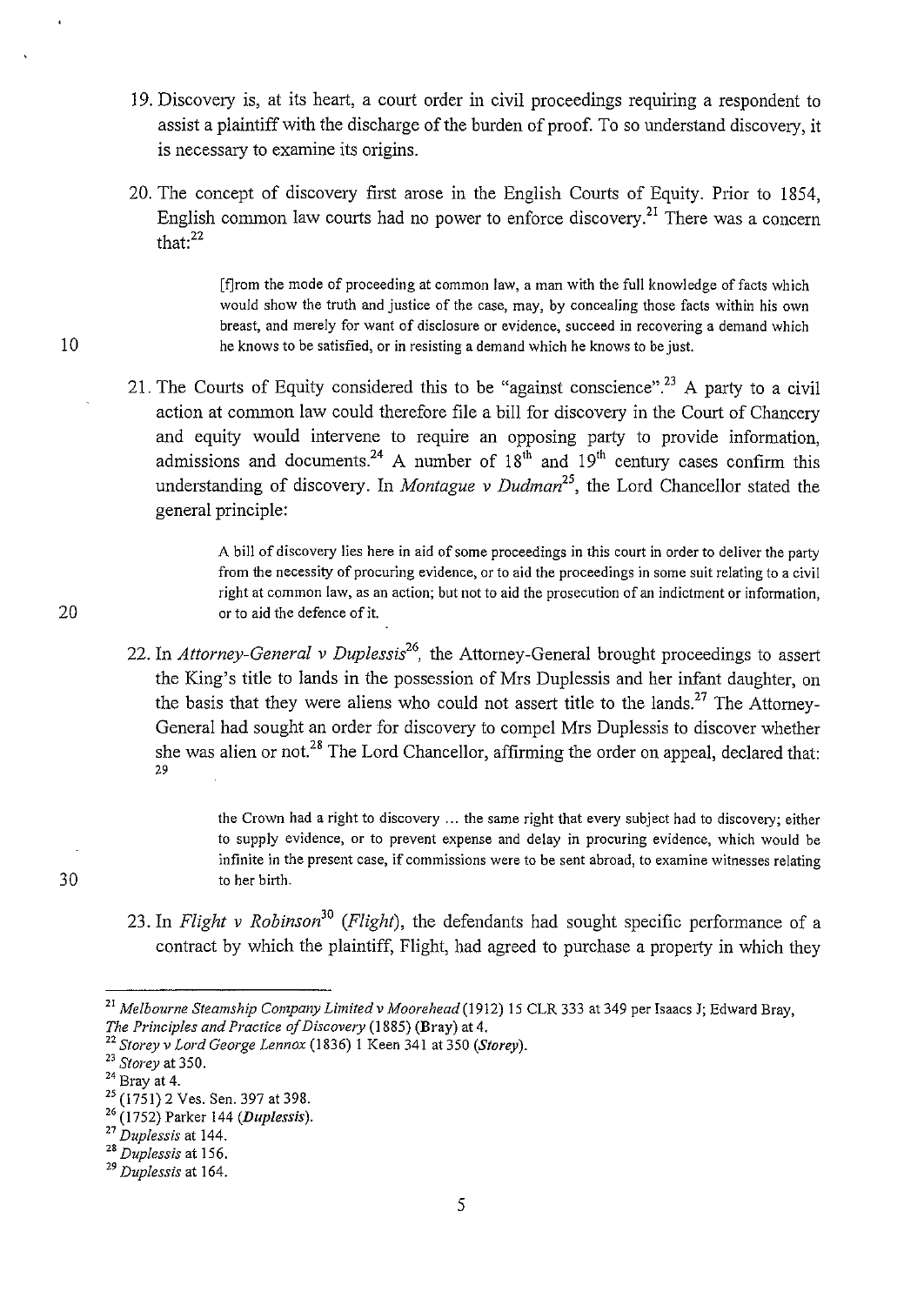had an interest. Flight brought a cross-bill of discovery against the defendants for the purpose of procuring documents tending to affect the validity of the contract.<sup>31</sup> The defendants admitted that they had relevant papers in their possession, but said that those papers were confidential and that they ought not be required to produce them.<sup>32</sup> In deciding the matter, Lord Langdale MR observed that an order for discovery required a defendant to provide all information and evidence in his or her possession material to the plaintiff's case:<sup>33</sup>

every Defendant is bound to discover all the facts within his knowledge, and to produce all **documents in his possession which are material to the case of the Plaintiff. However disagreeable it may be to make the disclosure, however contrary to his personal interests,**  however fatal to the claim upon which he may have insisted, he is required and compelled, under **the most solemn sanction, to set forth all he knows, believes, or thinks in relation to the matters in question.** 

24. The purpose that discovery was said to serve was:<sup>34</sup>

The greatest security which the nature of the case is supposed to admit of is afforded, for the discovery of all relevant truth, and by means of such discovery, this Court, notwithstanding its **imperfect mode of examining witnesses, has, at all times, proved to be of transcendent utility in the administration of justice. It need not be observed, what risks must attend all attempts to administer justice, in cases where relevant truth is concealed, and how important it must be to diminish those risks.** 

- 25. Lord Langdale MR accepted, however, that an exception to these general principles was that professional advice and confidential communications should not be disclosed. Documents falling within that exception were not required to be discovered.
- 26. In 1885, Edward Bray, in *The Principles and Practice of Discovery,* defined discovery  $as:$ <sup>35</sup>

the right by which a party to some proceedings (actually commenced or contemplated) before a **civil court is enabled, before the determination of any matter in question in those proceedings, to**  extort on oath from another party to those proceedings  $- (1)$  all his knowledge, remembrance, information and belief ... concerning the matter so in question; (2) the production of documents **in his possession or power relating to such matter.** 

27. An originating purpose of discovery can therefore be seen to be diminishing or relieving the burden of proof borne by a plaintiff, by way of court-ordered assistance from the respondent.

2. Power of the Supreme Court of Victoria to order discovery derived from the power possessed *by the English Courts of Equity* 

30

<sup>30 (1844) 8</sup> Beav 22 *(Flight).* 

<sup>31</sup>*Flight* at 22. 32 *Flight* at 33. 33 *Flight* at 34. 34 *Flight* at 34. 35 Bray at I.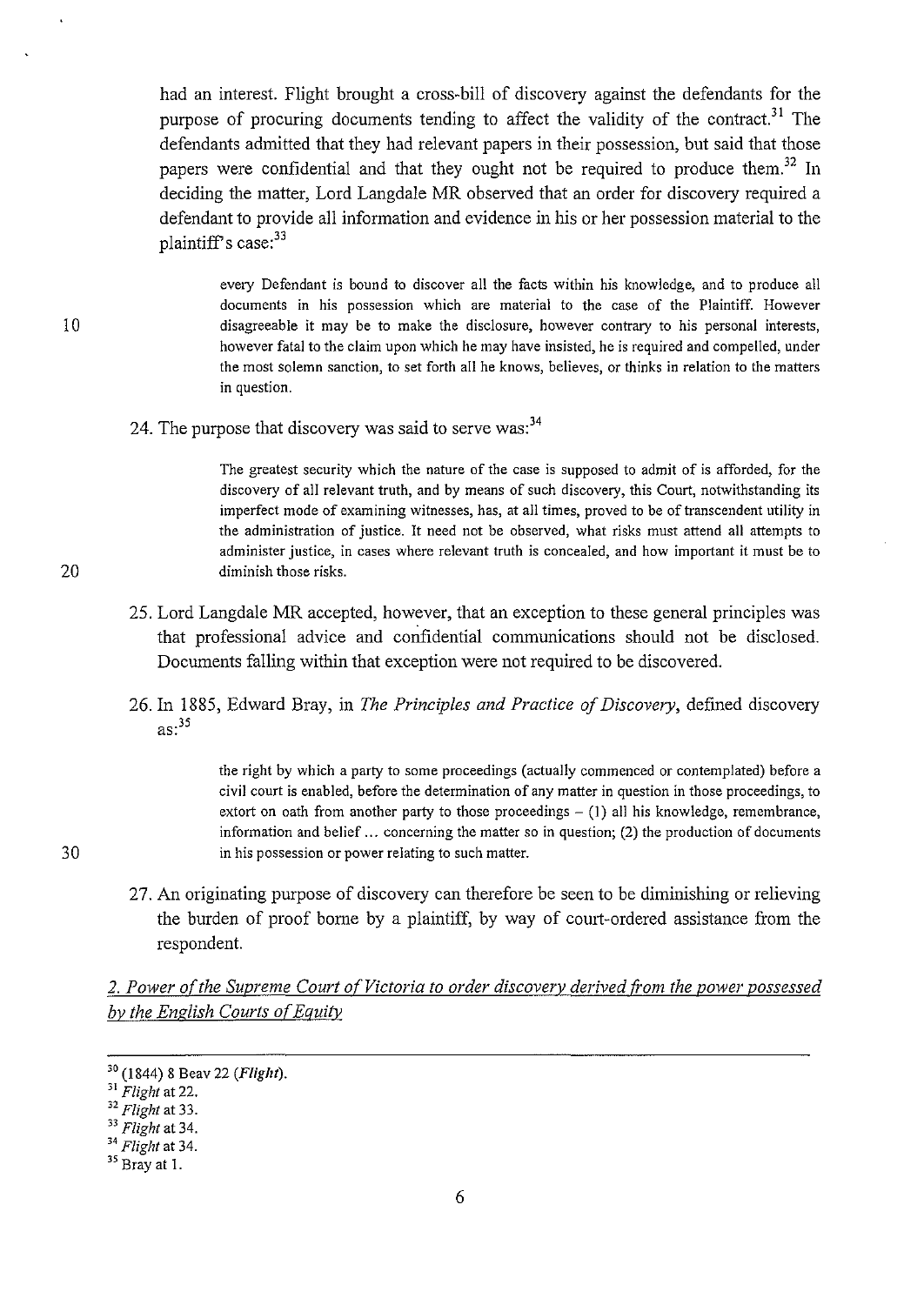- 28. The Supreme Court of the Colony of Victoria was established in 1852. The Court was granted: the same common law jurisdiction over civil pleas as the Courts of Queen's Bench, Common Pleas and Exchequer of Pleas at Westminster had in England; the same criminal law jurisdiction as the Court of Queen's Bench and the Central Criminal Court in London; and the same equitable jurisdiction as the Chancery Court of England, which included the same power to order discovery.<sup>36</sup> In 1883, the common law and equitable jurisdictions of the Court were fused by the *Judicature Act 1883* (Vic) such that legal and equitable jurisdictions could be exercised in "every civil cause or matter".<sup>37</sup> Schedule 2 of the *Judicature Act 1883* provided for "Rules of Court", including, in 0 31, rules relating to discovery and interrogatories. The Supreme Court of the Colony of Victoria became the Supreme Court of Victoria in the *Supreme Court Act 1890,38* at which time its jurisdiction and powers were continued under its constituting Act.<sup>39</sup>
- 29. The rules around discovery have since been adapted to suit modern litigation. Discovery in Victoria is now regulated by 0 29 of the Rules. However, the general nature and purpose of modern discovery remain unchanged: to diminish or relieve a moving party in civil proceedings from its onus of proof. In a passage recently endorsed by the High Court of Australia, Lord Diplock described the contemporary practice of discovery as:<sup>40</sup>

[t]he practice of compelling litigating parties in the course of preparing for trial of a civil action **to produce to one another, for inspection and copying, all documents in their possession and control which may contain information that may, either directly or indirectly, enable that other party either to advance his own cause or to damage the case of his adversary or which may fairly**  lead to a chain of inquiry which may have either of these two consequences.

30. The Court further endorsed Lord Diplock's comment that "[t]he use of discovery involves an inroad, in the interests of achieving justice, upon the right of the individual to keep his own documents to himself".<sup>41</sup> These words reflect those of Lord Langdale MR in *Flight,* where his Lordship accepted that however disagreeable discovery may be to a respondent, its ultimate purpose is to elicit the truth in order to serve the administration of justice.

## *3. An order {or discovery is inconsistent with the concept o{proo{beyond reasonable doubt*

3 0 31. A practice that requires a respondent to assist a plaintiff to discharge its burden of proof is inconsistent with an accusatorial proceeding applying the criminal standard: proof

<sup>39</sup> Supreme Court Act 1890, Part II Constitution, Jurisdiction, Powers and Duties of Court and Judges.

<sup>40</sup> Home Office v Harman [1983] 1 AC 280 at 299 per Diplock LJ, paraphrased in *Expense Reduction Analysts Group Pty Ltd v Armstrong Strategic Management and Marketing Pty Ltd* (20 13) 250 CLR 303 *(Expense Reduction)* at319 [44].

7

20

<sup>&</sup>lt;sup>36</sup> An Act to make provision for the better Administration of Justice in the Colony of Victoria (1852) 15 Vict No 10, ss 10, II and 14.

<sup>&</sup>lt;sup>37</sup>The Judicature Act (1883) 47 Vict No 761, s 8 where "cause" was defined as "any action, suit, or other original proceeding between a plaintiff and a defendant, and any criminal proceeding by the Crown", and **"matter'' as "every proceeding in the Court not in a cause".** 

<sup>&</sup>lt;sup>38</sup> An Act to Consolidate the Law Relating to the Supreme Court (1890) 54 Vict. No 1142 (Supreme Court Act *1890).* 

<sup>41</sup>*Expense Reduction* at 319 [44].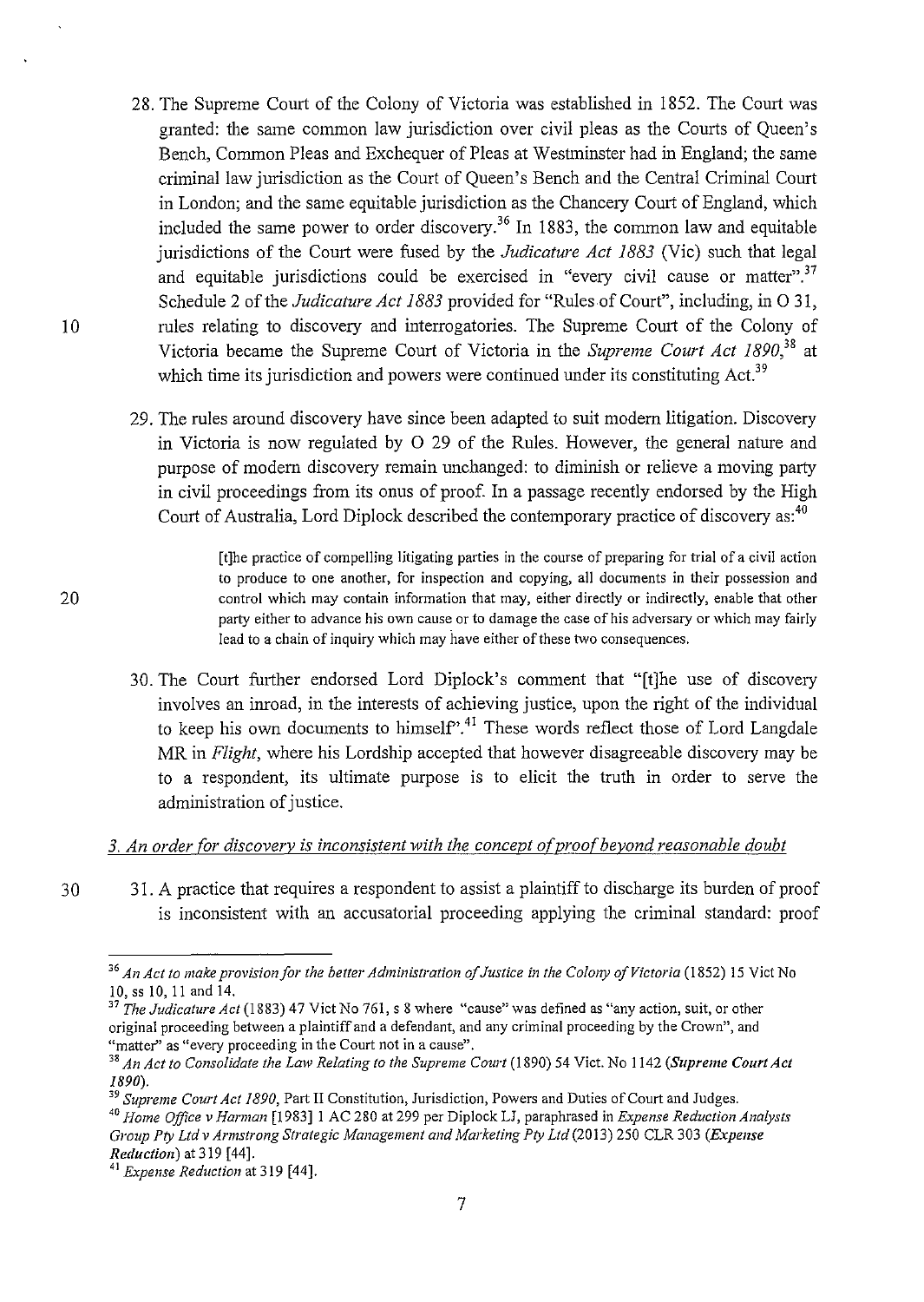beyond reasonable doubt.

#### **b)** *Caltex* **did not decide that discovery is permissible in accusatorial proceedings**

- *i) What was decided, and what was obiter, in Caltex?* 
	- 32. *Caltex* does not stand for the proposition that the Supreme Court of Victoria may order discovery in a contempt proceeding. Nor does it support this proposition by analogy.
	- 33. The relevant facts in *Caltex* are as follows. Caltex Refining Co Pty Ltd had been charged in the Land and Environment Court of New South Wales with offences under the *State Pollution Control Commission Act 1970* (NSW) and the *Clean Waters Act 1970* (NSW). The prosecutor served on Caltex two notices requiring the production of identical documents: a notice pursuant to s 29(2)(a) of the *Clean Waters Act 1970*  (NSW) **(the statutory notice)** and a notice to produce under the rules of the Land and Environment Court **(the rules-based notice).** The key issue before the High Court was whether Caltex could rely on the privilege against self-incrimination to resist the notices to produce.
	- 34. Four members of the Court (Mason CJ, Toohey, Brennan and McHugh JJ) held that Caltex could not resist the statutory notice. However a different majority (Brennan, Deane, Dawson and Gaudron JJ) held that Caltex could resist the rules-based notice. The reasons need to be broken down in order to understand precisely what was decided in *Caltex,* and how the decision relates to the issue in this case.
- 20 35. In *Caltex,* Mason CJ and Toohey J held that the privilege against self-incrimination was 30 not available to corporations.<sup>42</sup> This was on the basis that neither of the two rationales underpinning the privilege  $-$  (1) the protection of individuals from being compelled to testify, on pain of excommunication or physical punishment, to their own guilt, and (2) the striking of a fair balance between an individual and a well-resourced State  $$ required the privilege be available to corporations.<sup>43</sup> Chief Justice Mason and Toohey J specifically rejected the argument that the privilege was necessary to maintain the integrity of the accusatorial system of criminal justice.<sup>44</sup> Their Honours considered that the companion principle was "primarily directed against a requirement to testify or admit guilt<sup>"45</sup> and that although that protection had, over time, been extended to documentary evidence, that extended operation was not "an essential element in the accusatorial system of justice".<sup>46</sup> Their Honours also considered that the passage of a number of statutes interfering with the availability of the privilege to corporations indicated that "the privilege, at least in so far as it relates to production of corporate documents, is not a fundamental aspect of the accusatorial criminal justice system".<sup>47</sup> Because the privilege

<sup>&</sup>lt;sup>42</sup> Caltex at 504, 507-508.<br><sup>43</sup> Caltex at 499-500.

<sup>43</sup>*Caltex* at 499-500. 44 *Caltex* at 500-502 45 *Ca/tex* at 501.

<sup>46</sup>*Caltex* at 503.

<sup>47</sup>*Caltex* at 504.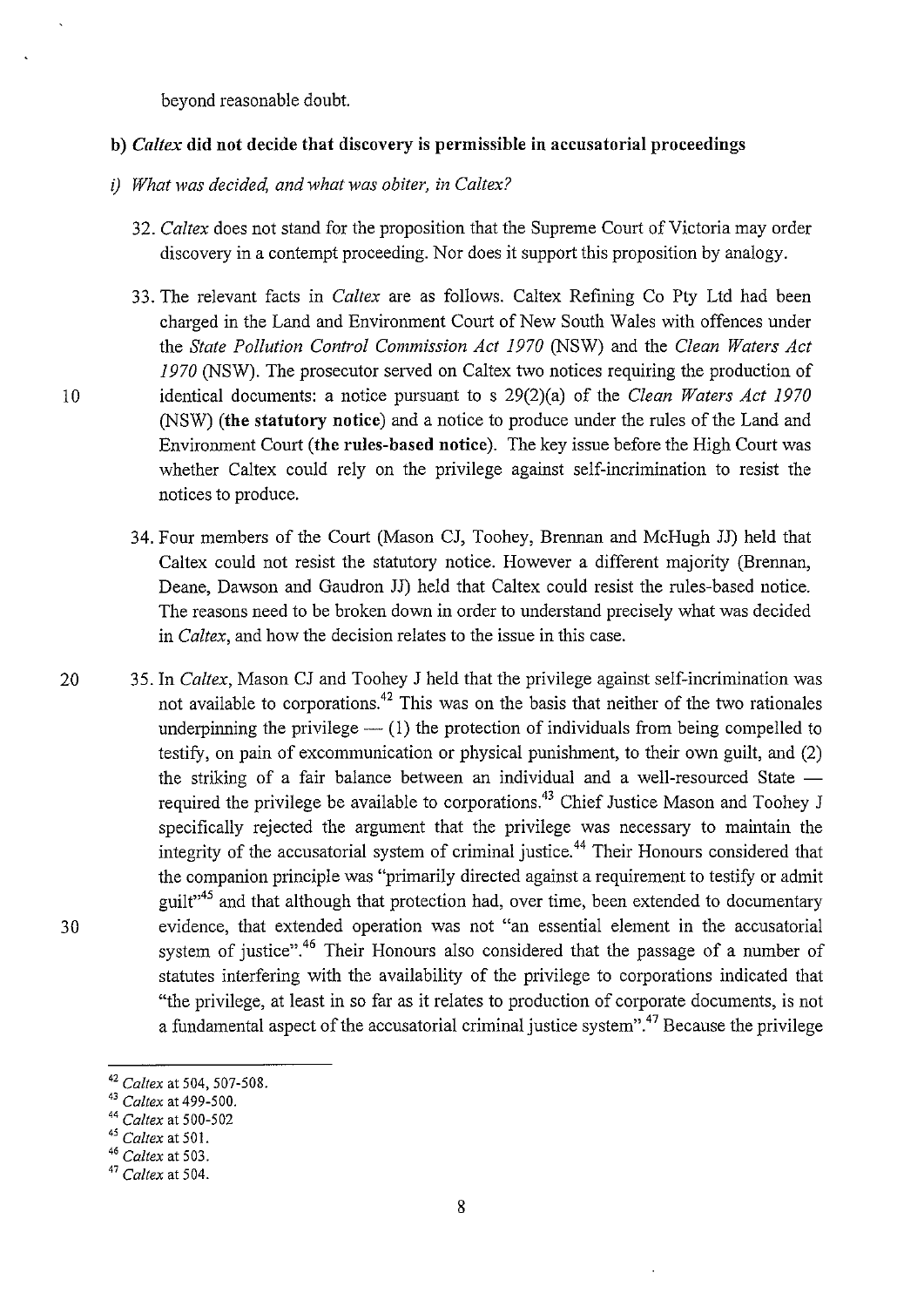was not available to corporations, their Honours held that Caltex could not resist either notice.

- 36. Justice Brennan, writing alone, took a different approach. In respect of the statutory notice, his Honour construed s 29(2)(a) as excluding the privilege against selfincrimination. 48 His Honour held that the purpose of the power to require documents be produced under s 29(2)(a), namely to enable authorised officers to check the discharge of pollutants from premises, would be frustrated if the privilege were available.<sup>49</sup> Having construed s 29(2)(a) in this manner, Brennan J stated that it was not necessary to decide whether corporations could claim the privilege against self-incrimination.<sup>50</sup> However, his 1 0 Honour went on to say that "as that was the chief issue addressed in argument, I should express an opinion on it".<sup>51</sup> His Honour reasoned that because the privilege was designed to confer an immunity from an obligation to testify to one's own guilt, and to protect human dignity, it was irrelevant to a corporation.<sup>52</sup> Justice Brennan further reasoned that, in practice, the availability of the privilege would frustrate the prosecution of corporations. 53 His Honour therefore observed that the privilege should not be available to corporations, and that Caltex was bound to comply with the statutory notice.<sup>54</sup> However, given that s 29(2)(a) was held to exclude the privilege, *his* Honour's observations on the availability of the privilege to corporations were obiter.
- 3 7. In respect of the rules-based notice, Brennan J held that it could not issue because a court 20 could not exercise its powers to compel discovery in a criminal or civil proceeding in which a penalty was sought.<sup>55</sup> His Honour observed that courts had traditionally "embodied under the rubrics of privilege the circumstances in which they will refuse to exercise their powers to order discovery, the production of documents, and the giving of testimony".<sup>56</sup> His Honour considered that although the privilege against selfincrimination would not operate to protect a corporation, there was another privilege that would; the privilege against self-exposure to a penalty. This was because that the penalty privilege was not concerned with the protection of human dignity, but with the equitable concern that a defendant in penalty proceedings should not be compelled to provide the evidence necessary to establish one's own liability.<sup>57</sup> Because it would be incongruous to 30 allow discovery against a corporation in a criminal but not civil proceeding, and because penalties could be imposed on a corporation in either criminal or civil proceedings, his Honour held "corporations exempt from an obligation to give discovery in any proceedings brought to enforce a liability to a penalty, whether criminal or civil, unless a

- <sup>53</sup>*Caltex* at 516.
- <sup>54</sup>*Caltex* at 516.

<sup>48</sup>*Caltex* at 511-512.

<sup>49</sup>*Caltex* at 511.

*<sup>50</sup> Caltex* at 512.

<sup>51</sup>*Caltex* at 512.

<sup>52</sup> Caltex at 512, 514

<sup>55</sup>*Caltex* at 509, 518.

<sup>56</sup>*Caltex* at 518.

<sup>57</sup>*Caltex* at 519.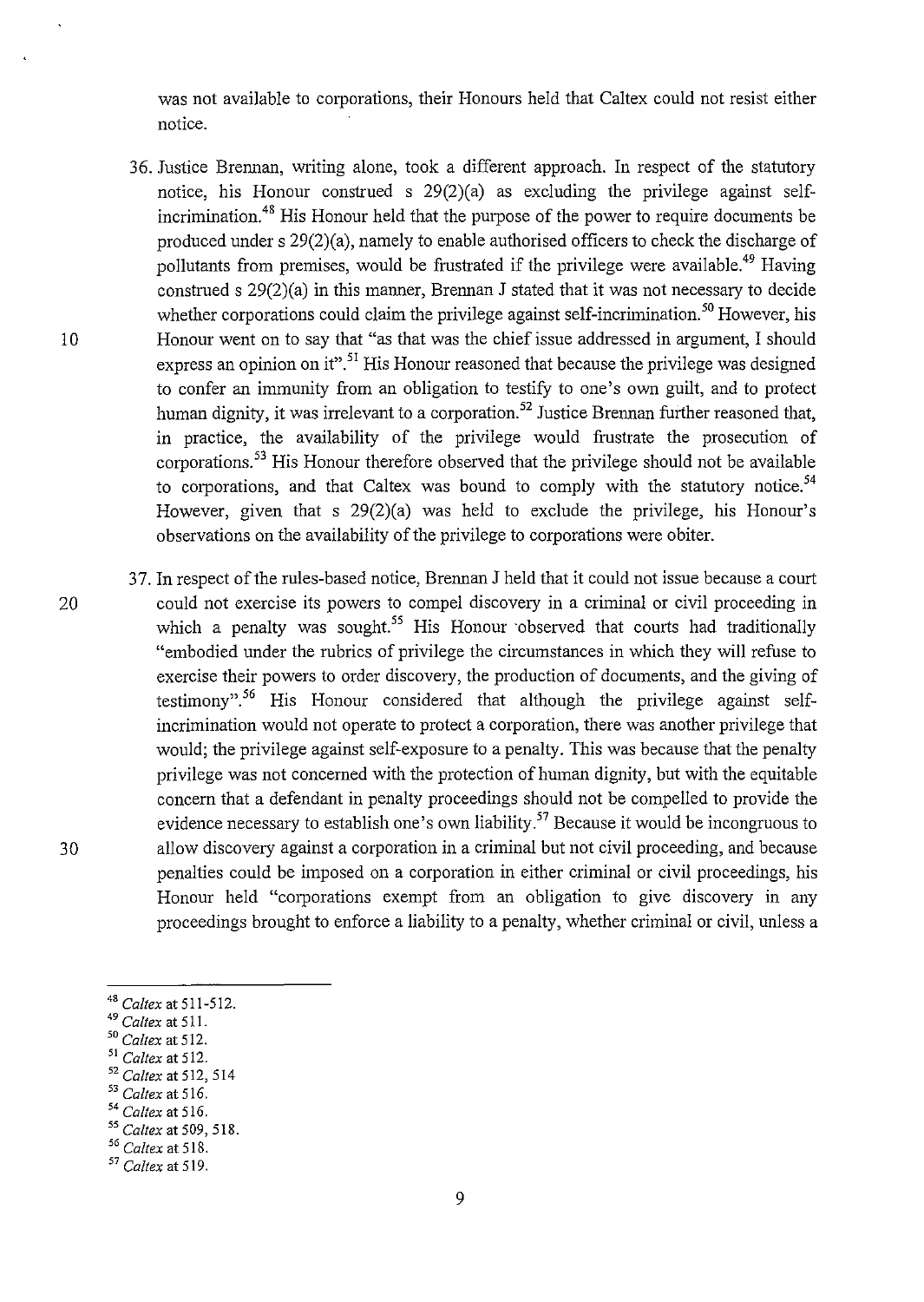statute or a rule of court otherwise provides expressly or by necessary intendment".<sup>58</sup>

38. Contrary to the reasons of Mason CJ, Toohey and Brennan JJ, in a joint judgment Deane, Dawson and Gaudron JJ held that the privilege against self-incrimination was available to corporations. Their Honours held that the basic adversarial procedure of the criminal law could not be explained solely by reference to specific immunities such as the privilege against self-incrimination.<sup>59</sup> Rather, it was:<sup>60</sup>

> **to be explained by the principle, fundamental in our criminal law, that the onus of proving a criminal offence lies upon the prosecution and that in discharging that onus it cannot compel the accused to assist it in any way.**

- 10 39. Because this was the foundation of their Honours' reasoning, they rejected the 20 proposition that any distinction could be drawn between testimonial and documentary evidence for the purposes of the privilege against self-incrimination. <sup>61</sup> Their Honours also held that the privilege should not be denied to corporations on the basis that it "may trouble the conscience less because a corporation 'has no body to be kicked or soul to be damned $\cdots$ <sup>62</sup> Instead it was said to be necessary to have regard to the principles underpinning the privilege and the purpose the privilege serves, namely that "those who allege the commission of a crime should prove it themselves and should not be able to compel the accused to provide proof against himself'.<sup>63</sup> Their Honours also emphasised that the denial of the privilege to corporations under statute should not be taken to undermine corporate possession of the privilege at common law, but rather as recognition of it. Finally, their Honours concluded that, to the extent that pragmatism required that the privilege be abrogated to facilitate prosecution, this was better carried out by the legislature. Their Honours thus held that Caltex should be able to invoke the privilege against self-incrimination to resist the rules-based notice.<sup>64</sup> In respect of the statutory notice, for reasons of statutory construction, their Honours held that it was invalidly issued and should be dismissed.<sup>65</sup>
	- 40. Justice McHugh, in the final set of reasons, approached the matter on the basis of "what 'ought to be' the common law of this country".66 His Honour acknowledged that the privilege first arose to "protect the dignity and privacy of an accused person" in the nature of a human right, $67$  but also observed that the privilege served to maintain the integrity of the accusatorial system.<sup>68</sup> His Honour stated that:<sup>69</sup>
	-

- <sup>61</sup>*Caltex* at 528. 62 *Ca/tex* at 532. 63 *Caltex* at 532-533.
- 
- <sup>64</sup> Caltex at 534, 535.<br><sup>65</sup> Caltex at 537.
- 

*<sup>58</sup> Caltex* at 520-521. 59 *Caltex* at 527. 60 *Caltex* at 527, 532.

<sup>65</sup>*Caltex* at 537. 66 *Caltex* at 543. 67 *Caltex* at 545, 548. 68 *Caltex* at 546. 69 *Caltex* at 550-551.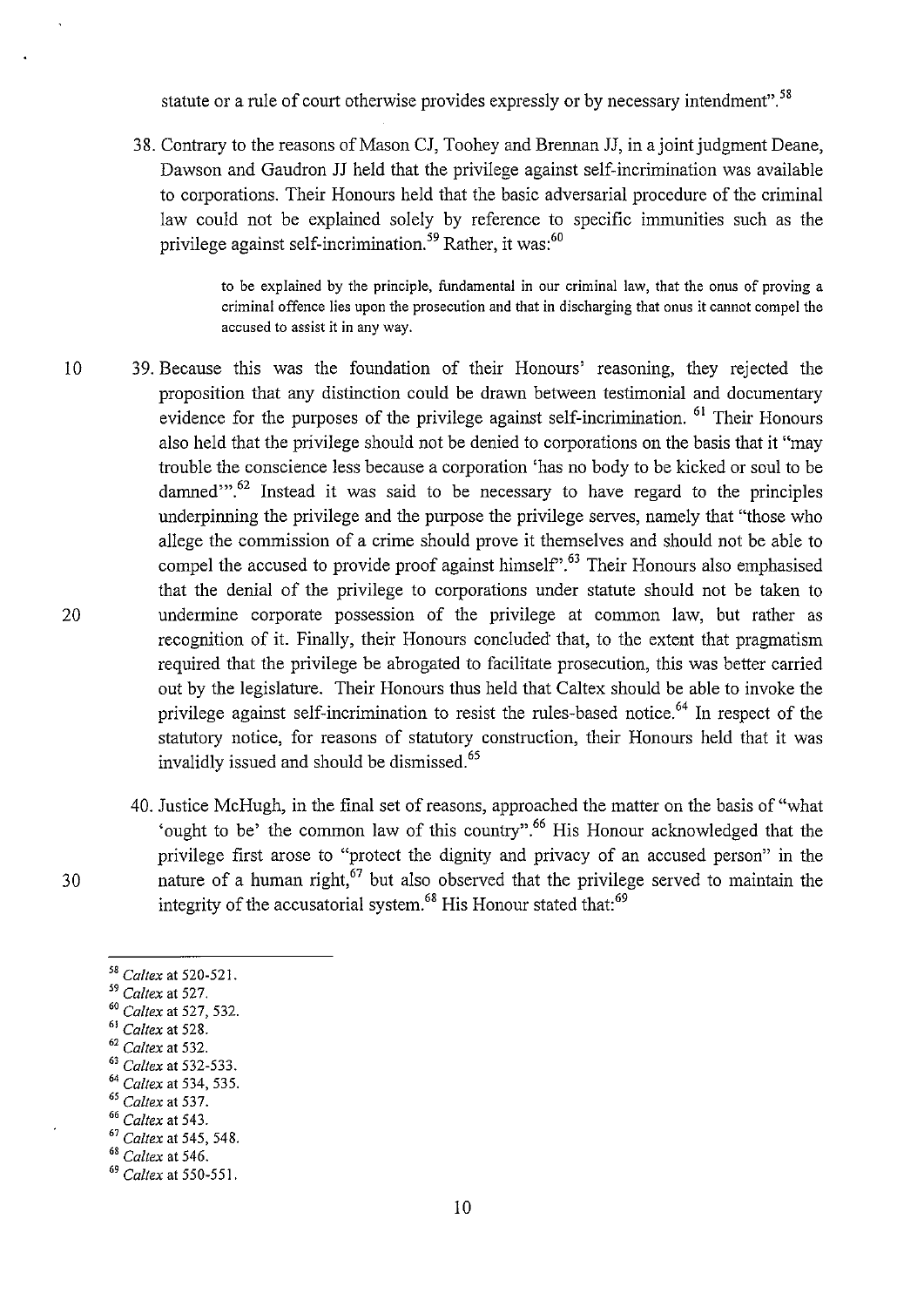[i]f the prosecution could compel the answering of questions in the course of the trial and the answering of interrogatories and the production of documents for the purposes of the trial, the burden of proof on the prosecution would be immeasurably lightened and, in the case of the guilty, frequently discharged.

- 41. However, McHugh J held that the "public interest in the adduction of relevant evidence in civil and criminal proceedings outweighs the detriments associated with refusing to allow corporations to claim the privilege".<sup>70</sup> His Honour therefore held that the Court *"should* hold, therefore, that a corporation cannot claim the privilege against self incrimination". <sup>71</sup>
- 10 *ii) Caltex did not resolve the issue of whether discovery can be granted in contempt proceedings* 
	- 42. *Caltex* has been interpreted as holding, by majority, that the privilege against selfincrimination is not available to corporate defendants.<sup>72</sup> That majority is said to be composed of Mason CJ and Toohey J, Brennan J and McHugh  $JJ -$  though, as noted above, the reasons of Brennan J on this point were obiter.
	- 43. At the time that it was decided, *Caltex* also stood for the proposition that a court rulesbased notice to produce documents could not issue against a corporation in criminal proceedings. The majority in support of that proposition was Brennan J together with Deane, Dawson and Gaudron JJ. Following the decision of *Trade Practices Commission v Abbco IceWorks Pty Ltd*<sup>73</sup>, in which a majority of the Full Court of the Federal Court of Australia held that corporations do not enjoy the penalty privilege, a controversy has arisen over whether *Caltex* should now also stand for the proposition that a corporation cannot resist a rules-based notice to produce.<sup>74</sup> This appears to flow from Brennan J's observations that the penalty privilege was available to a corporation.
	- 44. However, no combination of reasons in *Caltex* can form a majority in support of the proposition that, in the absence of the penalty privilege, discovery may be ordered against a corporate defendant in accusatorial proceedings. While Mason CJ, Toohey and McHugh JJ may be attributed with this position, Brennan J expressly concluded that a comt *could not* order discovery in civil or criminal proceedings where a penalty was

 $70$  Caltex at 556.

<sup>&</sup>lt;sup>71</sup> Caltex at 556 (emphasis added).

<sup>72</sup>*Daniels Corporation International Ltd v ACCC* (2002) 213 CLR 543 at 559 [31] per Gleeson CJ, Gaudron,

<sup>&</sup>lt;sup>73</sup> (1994) 52 FCR 96 (Abbco).

<sup>74</sup> See, for example, *Caldenvood v SCI Operations* (1995) 63 IR 49 at 58 per Gray J and *NSW Food Authority v Nutricia Australia Pty Ltd* (2008) 72 NSWLR 456 at 474 [63]-[66] per Spigelman CJ, Hidden J agreeing at 497 [201], Latham J agreeing at 497 [202]. This controversy is not settled by reference to decisions dealing with civil penalty proceedings: (see, for example, *Abbco* at 129-130 per Burchett J: "once given that a corporation cannot **claim the benefit of the privilege against self-incrimination, there is no sound reason why a proper authority, suing a corporation for a civil penalty, should not have the assistance ordinarily given to a litigant in the Court**  with respect to discovery and production of documents", Black CJ agreeing at 99, Davies J agreeing at 99. The **nature of civil penalty proceedings, in any event, differs in key respects from contempt including because in the former allegations are not required to be proven beyond reasonable doubt and no criminal conviction can be**  imposed.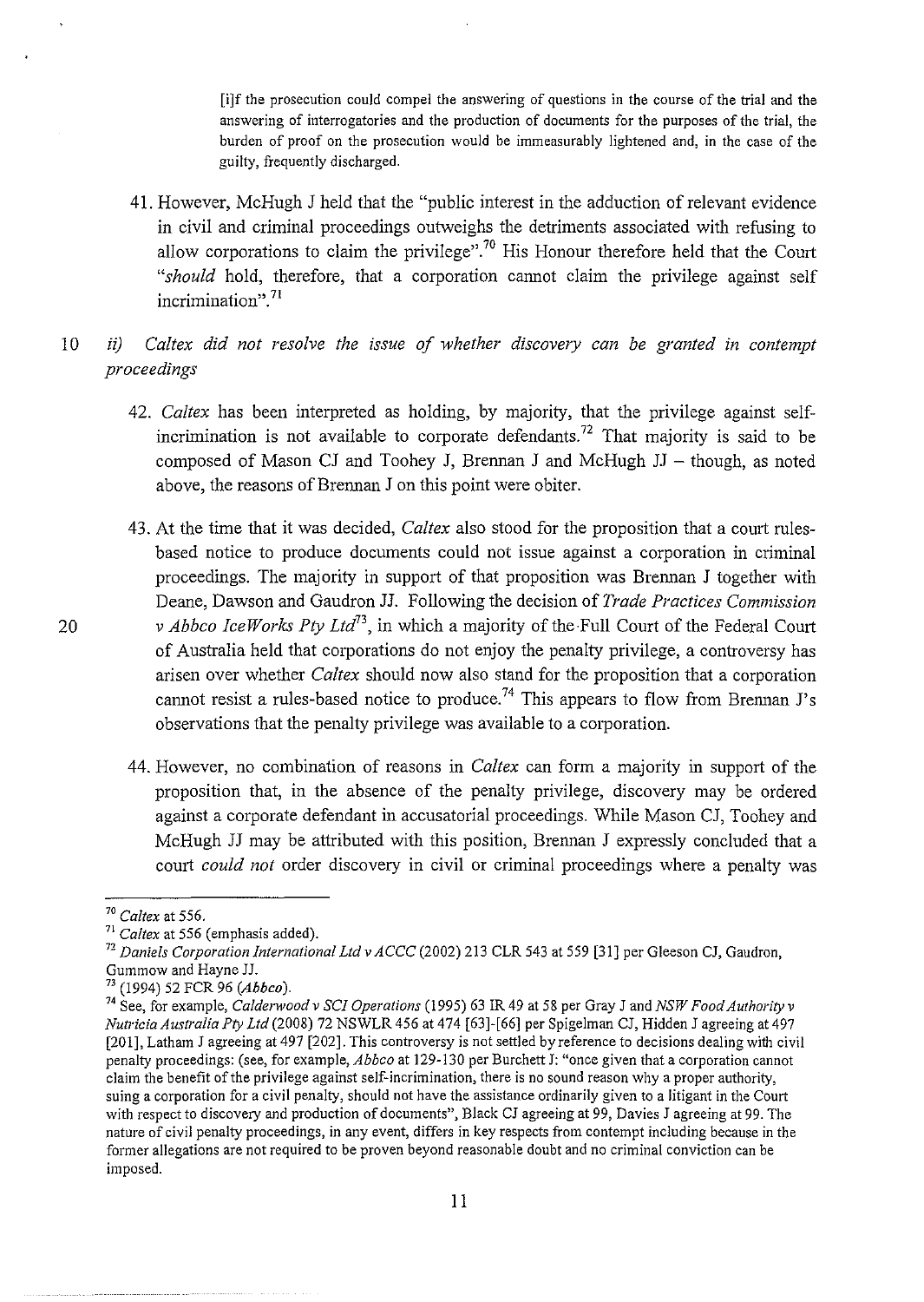sought. How Brennan J would have ruled on the validity of the rules-based notice absent the penalty privilege is unknown. His Honour did not decide that absent the penalty privilege, a corporation could not resist the rules-based notice; his Honour simply observed that the penalty privilege would stand in the way of discovery. It was not necessary for Brennan J to consider whether any other principles would also stand in the way of discovery. *Caltex* provides no support, by way of a majority, for the proposition that discovery may be ordered against a corporation in criminal proceedings or in proceedings where a penalty is sought. There is, on this point, simply no clear High Court ratio.

10 45. The proposition that *Caltex* should not be interpreted as allowing for an order for discovery against a corporate accused in an accusatorial system is supported by *X7 v Australian Crime Commission<sup>75</sup>*(X7), *Lee v New South Wales Crime Commission<sup>76</sup> (Lee 1)* and *Lee v The Queen71 (Lee 2).* These decisions place reliance on the joint judgment of Dawson, Deane and Gaudron JJ, who formed a majority with Brennan J in relation to the rules-based notice. Furthermore, as stated by Kiefel J in *Lee 1* and as unanimously affirmed by the Court in *Lee 2,* while the privilege against selfincrimination may be lost, the principle that the prosecution is to prove the guilt of an accused person remains.<sup>78</sup> Corporations may have lost the privilege against selfincrimination, but the prosecuting party must still prove the guilt of an alleged 20 contemnor beyond reasonable doubt. This standard of proof prohibits the prosecution from requiring an alleged contemnor to assist with establishing liability. Discovery, therefore, cannot be ordered against a corporate defendant in contempt proceedings.

#### **c) Properly construed, the Rules do not otherwise provide**

- 46. As set out above, the common law principles that inhere in the standard of proof beyond reasonable doubt are inconsistent with an order for discovery and the equitable principles that underlie such an order. *Caltex* does not affect those principles.
- 47. Common law principles may, however, be altered by legislation (and valid rules made under that legislation) that so provides either expressly or by necessary implication. The principle of legality requires that where such a law or rule seeks to depart from a 30 fundamental principle, that intention must be "expressed with irresistible clearness ... It will usually require that it be manifest from the statute in question that the legislature has directed its attention to the question whether to so abrogate or restrict and has determined to do so".<sup>79</sup> The question in this case is whether the Rules clearly provide for

<sup>75 (2013) 248</sup> CLR 92 (X7).

<sup>76 (20 13) 251</sup> CLR 196 *(Lee 1).* 

 $77 \over 77 (2014) 308$  ALR 252 *(Lee 2)*.<br><sup>78</sup> Lee 2 at 260 [32].

<sup>78</sup>*Lee 2* at 260 [32]. 79 *X7* at 153 [158] per Kiefe1 J. See on a related point, *NSW Food Authority v Nutricia Australia Pty Ltd* (2008) 72 NSWLR 456 at 487-488 [136] per Spigelman CJ, Hidden J agreeing at 497 [201], Latham J agreeing at 497 [202]: "It is sufficient for present purposes to conclude that the administration of detailed interrogatories for the **purpose of proving elements of the offence the subject of extant charges, is such a significant impingement upon**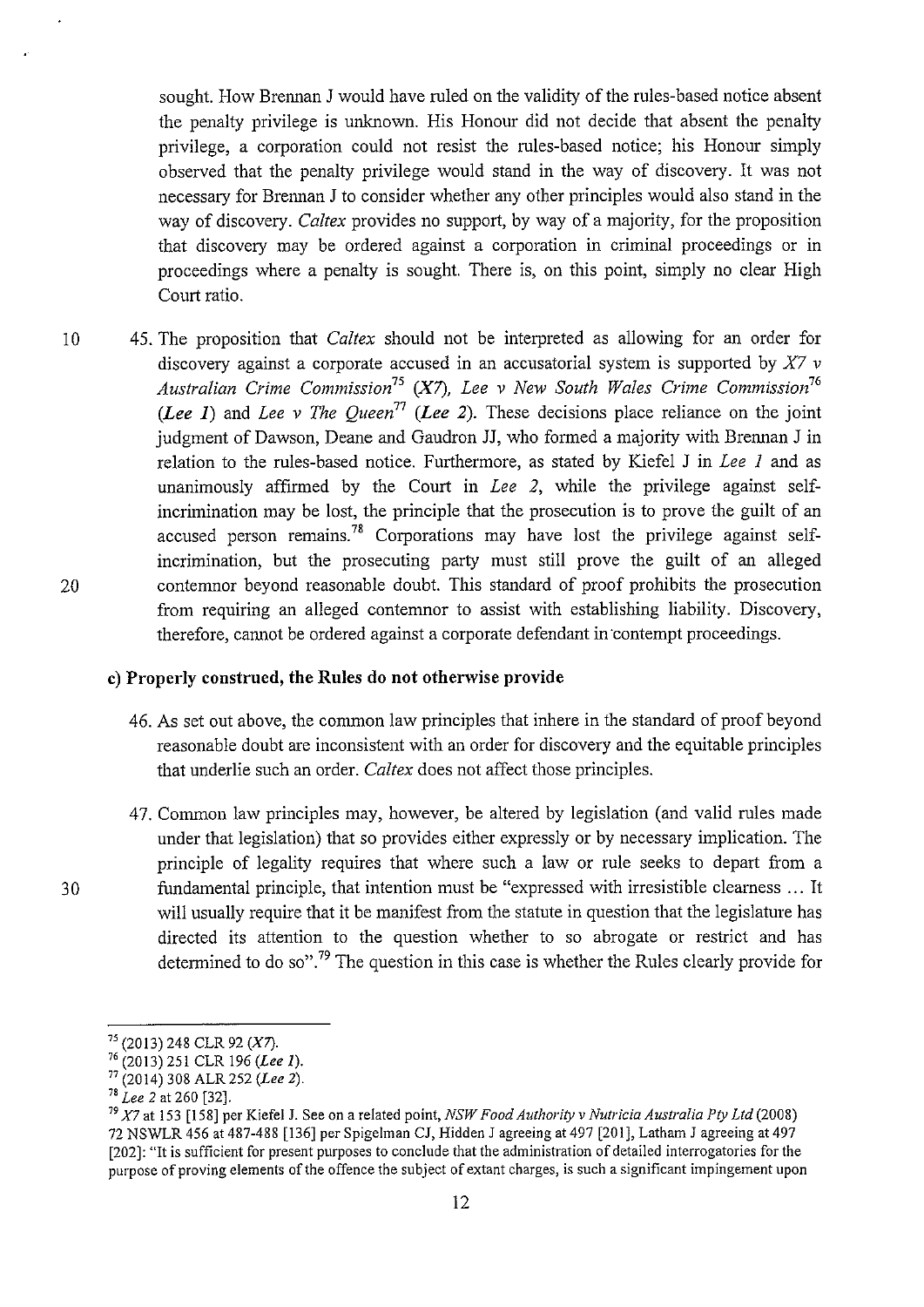discovery in proceedings under  $0.75$ , being accusatorial proceedings leading to punishment, where the systemic requirement would ordinarily be, at least, to prove the case without resort to the accused. This requires an examination of the terms of O 75.

- 48. Rule 75.01 provides that, "[i]n this order, unless the context or subject matter otherwise requires, "respondent" means a person guilty or alleged to be guilty of contempt of **court".**
- 49. Rules 75.02 75.04 provide for procedures to be adopted specifically in respect of contempt in the face of Court.
- 50. Rule 75.06 provides for the procedure to be adopted in respect of all forms of contempt, 10 including the contempt alleged against the Appellant in the present case. In particular:
	- a. sub-rule 75.06(1) provides that an "application for punishment for the contempt shall be by summons or originating motion in accordance with this Rule";
	- b. sub-rule 75.06(2) provides that where the contempt is committed by a party in relation to a proceeding in the Court, the application shall be made by summons in the proceeding;
	- c. sub-rule 75.06(3) provides that where sub-rule (2) does not apply, the application shall be made by originating motion which shall be entitled "The Queen v" the respondent, "on the application of' the applicant, and shall require the respondent to attend before a Judge of the Court;
- 20 d. sub-rule 75.06(4) provides that the summons must "specify the contempt with which the alleged contemnor is charged"; and
	- e. sub-rule 75.06(5) provides that the summons or originating motion, and a copy of every supporting affidavit, must be served personally on the alleged contemnor.
	- 51. Rule 75.10 provides that where "the Court finds that a respondent is guilty of contempt of court", Rule 75.11 applies.
	- 52. Rule 75.11 provides for the following punishments for contempt:
		- a. under sub-rule  $75.11(1)$ , the Court may punish a natural person for contempt by committal to prison or fine or both;
		- b. under sub-rule 75.11(2), the Court may punish a corporation for contempt by sequestration or fine or both;
		- c. under sub-rule 75.11(3), the Court may commit a natural person to prison until a fine imposed under sub-rule 75.11(1) is paid; and

13

the integrity of the courts that Parliament should not be understood to intend that a statutory power can be so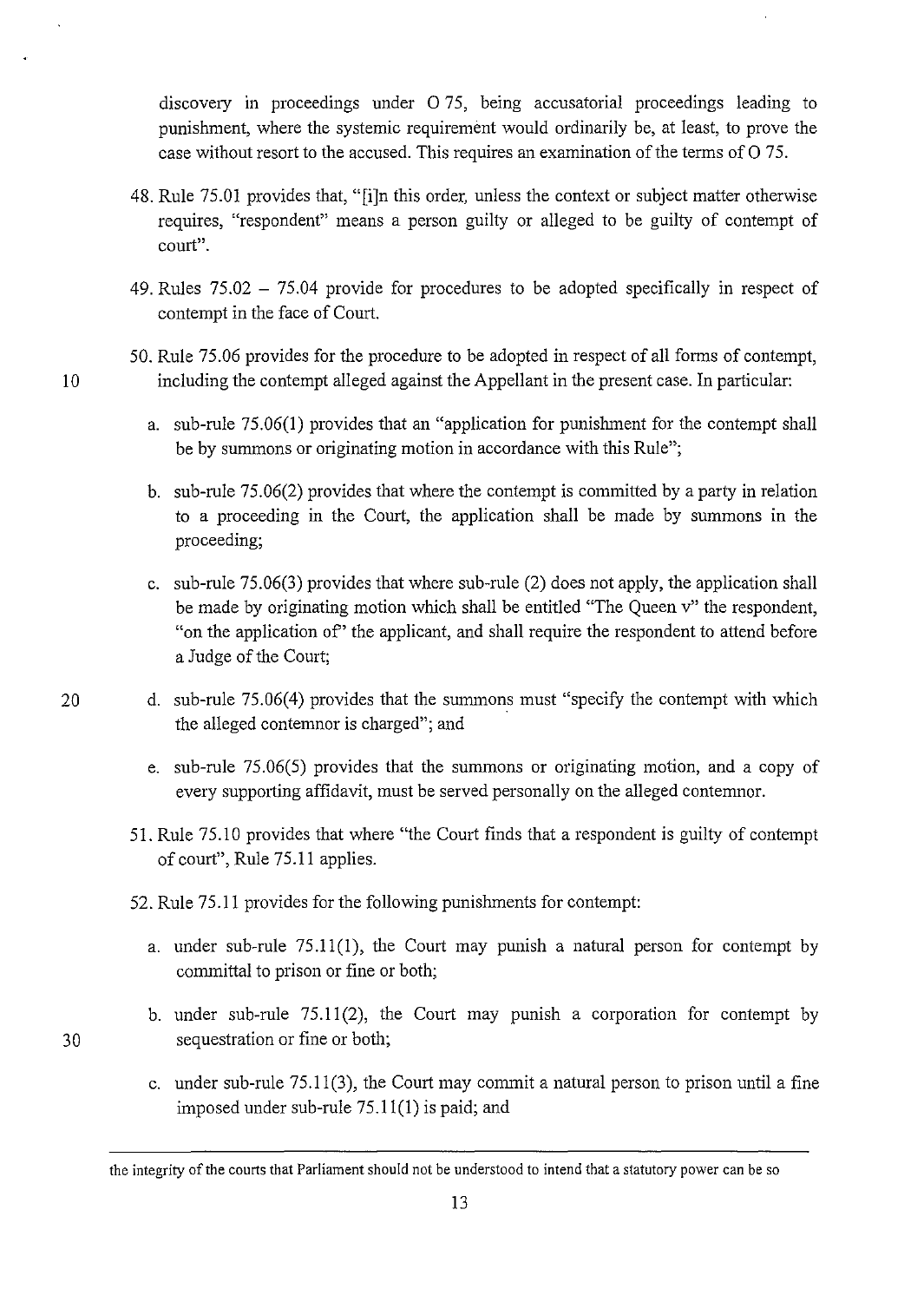- d. under sub-rule 75.11(4), the Court may make an order for punishment on terms, including a suspension of punishment.
- 53. Order 75 may fairly be described as a self-contained order. It specifies that contempt proceedings must be conducted according to specific rules within that order. It creates a special definition of "respondent", and uses language that is not found elsewhere in the Rules: "guilty", "punish", "charged". It sets out a process unique to that order by which the prosecution is required to specify the nature of the allegation, to support that allegation by affidavit evidence, and to serve the documents personally on the accused. It makes no express provision for discovery or coercive processes to be exercised under 0 75. It cannot be implied that discovery orders may be imported from elsewhere in the Rules. The specific terms of  $O$  75, and the carefully prescribed nature of the scheme that it creates, do not permit the implication of inconsistent orders that would subvert that scheme.<sup>80</sup> Order  $75$  clearly places the burden of proof on the prosecuting party, consistently with the common law requirement that such charges be proven beyond reasonable doubt. The Rules are consistent with the relevant common law principles.
- 54. That 0 75 should be construed as a self-contained order is consistent with the nature of the inherent power that it regulates.<sup>81</sup> The power of the Supreme Court to punish for contempt of court is a power that is inherent in a superior court,  $82$  implied from its status as a court of record,  $83$  and inherited from the English Courts at Westminster Hall.  $84$  It is a 20 power that exists independently of the Rules and of either the civil or criminal jurisdiction. As an inherent power of the Supreme Court, it was not necessary to specify that contempt was an independent power in the statute that created the Supreme Court of the Colony of Victoria.  $85$  This point is, however, well illustrated in the statute that established the Courts of General Sessions in the Colony of Victoria in 1852, in which s 7 provided for the Courts' power to punish for contempt of court; s 8 for the Courts' civil jurisdiction; and s 9 for the Courts' criminal jurisdiction.<sup>86</sup> Order 75 should be seen as regulating the exercise of the Supreme Court's contempt power in the civil jurisdiction, in a similarly self-contained manner.
- 55. To so construe 0 75 is also consistent with the procedure that has been historically 3 0 adopted in contempt proceedings. It was the English courts that first embraced summary

deployed in the absence of a clear statement to that effect."

<sup>80</sup>*Anthony Hordern* & *Sons* v *Amalgamated Clothing and Allied Trades Union of Australia* (1932) 47 CLR I at 7 per Gavan Duffy CJ and Dixon J.<br><sup>81</sup> Batistatos v Roads & *Traffic Authority of New South Wales* (2006) 226 CLR 256 at 268 [19] per Gleeson CJ,

Gummow, Hayne and Crennan JJ.

<sup>82</sup>*Porter* v *the King; Ex parte Yee* (1926) 37 CLR 432 at 443 per Isaacs J; *Re Colina; Ex parte Torney* (1999)

<sup>&</sup>lt;sup>83</sup> Constitution Act 1975 (Vic), s 76; *Hawkins Pleas of the Crown*, 8<sup>th</sup> edition, (1824), Book 2, Ch xxii, p 206, cited in *Balogh* v *St Albans Crown Court* (1974) I QB 73 at 92 per Lawton LJ; *R* v *Metal Trades Employers' Federation; Ex parte Amalgamated Engineering Union, Australian Section* (1951) 82 CLR 208 at 254 per Dixon J; Re O'Callaghan (1899) 24 VLR 957 at 963.<br><sup>84</sup> Constitution Act 1975 (Vic), s 2(3); Supreme Court Act 1958 (Vic), s 15.<br><sup>85</sup> An Act to make provision for the better Administration of Justice in the Colony of Victoria (18

*of Victoria* (1852) 16 Viet 3, ss 7-9.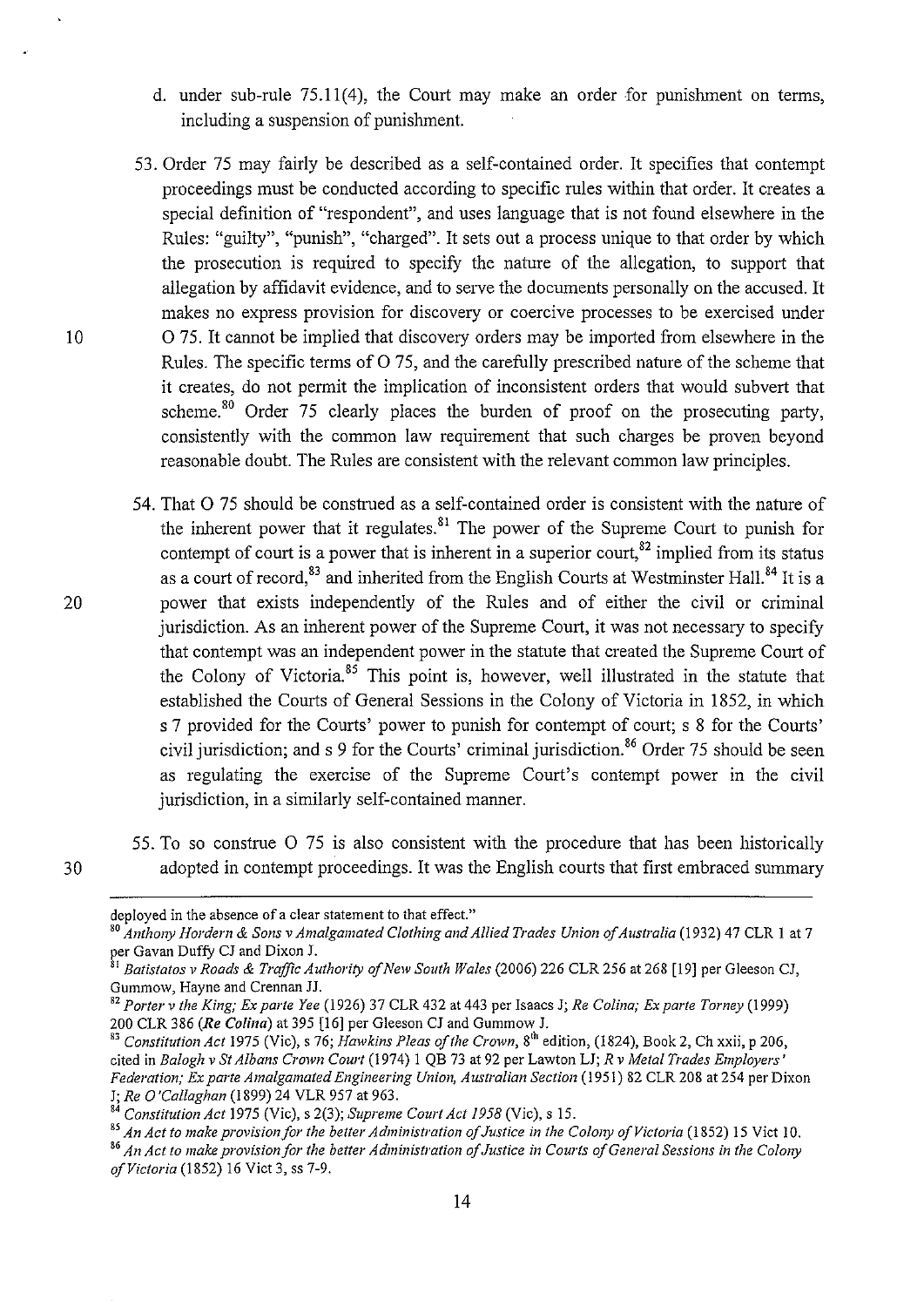procedure in place of jury trial on indictment. $87$  That procedure was adopted by Australian courts. 88 In contempt proceedings with a criminal aspect (prior to *Witham),* it has been consistently stated that the summary procedure must be "exercised with great caution<sup>39</sup> and only where the "case is clear and beyond reasonable doubt".<sup>90</sup> No case can be clear and beyond reasonable doubt where discovery or subpoenas to produce are required to prove the contempt charged. Order 75 therefore frames a procedure that is consistent with this historical practice. This further supports the conclusion that 0 75 does not "otherwise provide".

# **d) The Court of Appeal was wrong to dispose of the matter by reference to the**  10 **hypothetical availability of subpoenas**

- 56. The real issue in these proceedings is whether discovery may be ordered in contempt proceedings. That is the order that was sought by the respondents, made by Digby J in the Supreme Court, and appealed from to the High Court.
- 57. That issue should not be obscured by the Court of Appeal's refusal of leave to appeal on the basis that ordering discovery caused no substantial injustice to the Appellant because the same information could be sought by subpoena.<sup>91</sup> The Court purported to apply the test in *Niemann v Electronic Industries Ltd<sup>92</sup> (Niemann)*, which provides that leave to appeal from an interlocutory order should only be granted where: (a) the decision was wrong, or at least attended by sufficient doubt; and (b) substantial injustice would be done by leaving the decision unreversed.<sup>93</sup> The manner in which the Court of Appeal applied *Niemann* was, however, wrong.
- 58. In *Niemann,* whether a substantial injustice arose was to be determined by reference to whether that injustice would arise if the interlocutory order in dispute was wrong, and was left undisturbed. The point of this was that leave would not be granted to appeal an interlocutory order, and so fracture and delay the proceeding, if the question of whether that order was wrong could be dealt with at a subsequent stage without causing substantial injustice.<sup>94</sup> However, if that order was wrong, or attended by sufficient doubt, and would cause substantial injustice if left in place, leave would be granted immediately to correct any error of law, and prevent any substantial injustice. *Niemann* does not suggest that whether a substantial injustice arises can be measured by reference to other

<sup>&</sup>lt;sup>87</sup> John Fairfax & Sons Pty Ltd v MacCrae (1954-1955) 93 CLR 351 (John Fairfax) at 370 per Dixon, Fullagar, Kitto and Taylor JJ; Re Colina at 394 [14] per Gleeson CJ and Gummow J.

<sup>&</sup>lt;sup>88</sup> This procedure originally developed in English Courts: *Re Colina* at 396 [20] per Gleeson CJ and Gummow J. <sup>89</sup> John Fairfax at 370 per Dixon, Fullagar, Kitto and Taylor JJ.

<sup>&</sup>lt;sup>90</sup> [1900] 2 QB 36 at 41. The High Court and Victorian Supreme Court have adopted this statement on a number of occasions: see, for example, *Maslen v The Official Receiver* (1947) 74 CLR 602 at 610 per Latham CJ, Rich, Dixon and McTiernan JJ; *R v Arrowsmith; R v Miller; R v Little* (1950) VLR 78 at 84; *R v Brett* (1950) VLR 226 at 228.

<sup>&</sup>lt;sup>91</sup> Court of Appeal decision at [477]-[481].<br><sup>92</sup> [1978] VR 431 (*Niemann*).<br><sup>93</sup> Niemann v Electronic Industries Ltd [1978] VR 431 at 433 per McInerney J, at 438 per Murphy J.

<sup>&</sup>lt;sup>94</sup> This may be contrasted with the discretionary principle that a court will not act in vain to reconsider a decision that could not have had a different result: see *Re Refugee Tribunal; Ex Parte A ala* (2000) 204 CLR 82 at 109 [58] per Gaudron and Gummow JJ.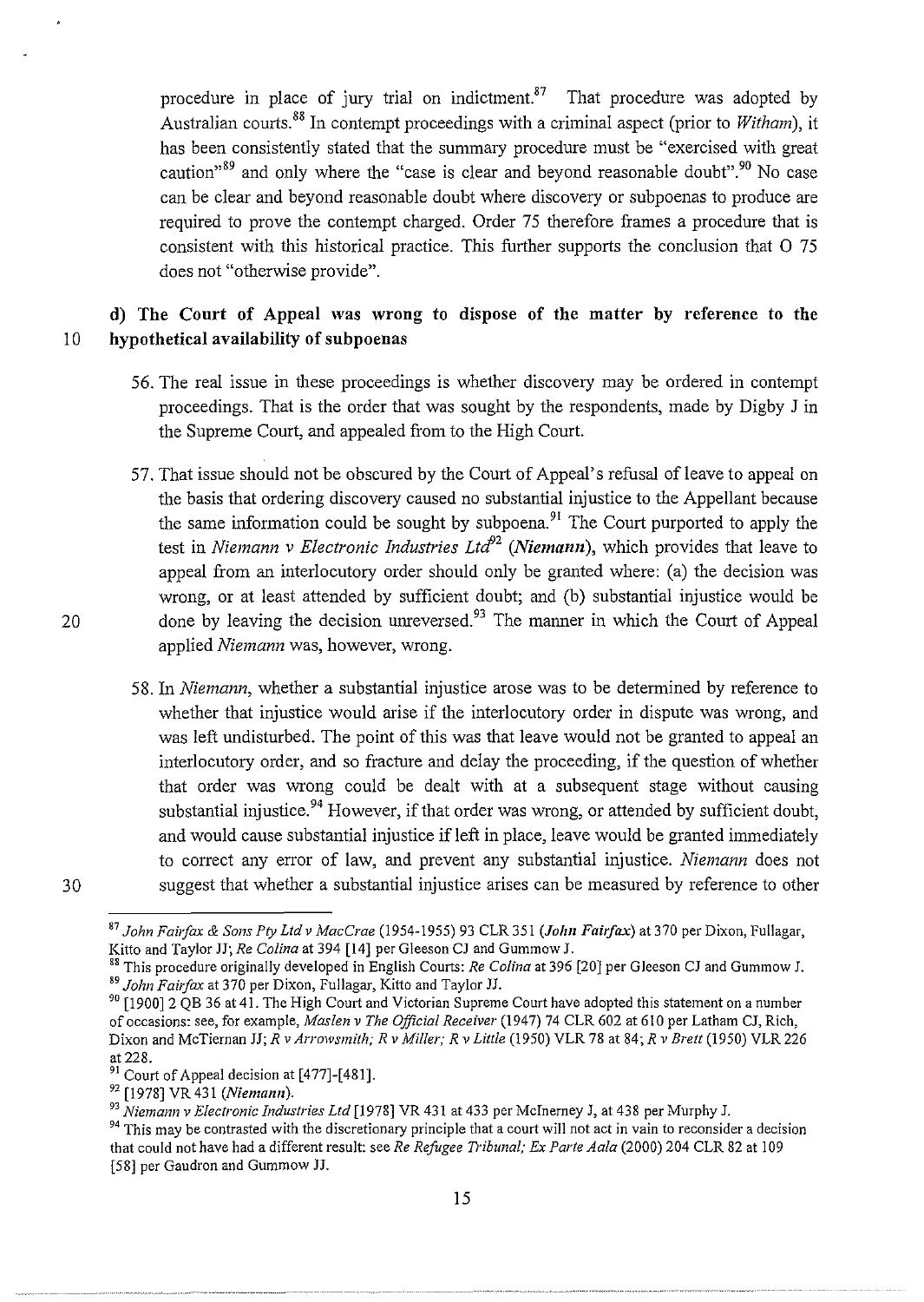hypothetical exercises of power that are not in issue in the proceeding. Indeed, if that were allowed, it would have the result that the interlocutory order in dispute would remain unexamined and be permitted to stand, by reference to hypothetical exercises of power.

- 59. It follows that in the present case, whether there is a substantial injustice must be determined by reference to whether substantial injustice would arise if the order for discovery were wrong, not by reference to whether the same information could hypothetically be sought by subpoena. The answer to whether a substantial injustice would arise in this context must be yes. If the order for discovery was allowed it would 10 irrevocably compromise the Appellant's right to an accusatorial proceeding. Leave should have been granted to determine whether an order for discovery was permissible in contempt proceedings. Whether subpoenas would elicit the same information is not relevant to that analysis.
- 60. Even if the Court of Appeal did not err in its application of *Niemann,* the Court erred in determining that no substantive injustice flowed because the relevant documents could be obtained by subpoena. There was no evidence to support the Court of Appeal's conclusion. No subpoena has been sought in these proceedings and there is no evidence that it would be sought or that it would elicit the relevant information. There was no basis to suppose that any other person could or would have produced the documents 20 sought by subpoena.95 Nor is there a principled basis upon which to conclude that subpoenas would be so available. The theoretical proposition that subpoenas could be ordered in accusatorial proceedings was raised by the Court in argument and was scarcely addressed by the parties. The Appellant did not concede that subpoenas are available against respondents in accusatorial contempt proceedings, and submits that they are not. It was not open to the Court of Appeal to conclude that no substantial injustice would occur in these circumstances.

## **Part VII: Legislation and Rules**

*An Act to make provision for the better Administration of Justice in Courts of General Sessions in the Colony of Victoria* (1852) 16 Viet 3

30 *Supreme Court Act* 1958 (Vic) *Constitution Act* 1975 (Vic) *Supreme Court (General Civil Procedure) Rules* 2005 (Vic) *Civil Procedure Act* 2010 (Vic)

## **Part VIII: Orders sought**

- 61. Appeal allowed with costs.
- 62. Set aside the Order of the Court of Appeal of the Supreme Court of Victoria made on 24 October 2014, and in lieu thereof, order that

<sup>95</sup>*R v Ronen* & *Ors* (2004) 62 NSWLR 77.